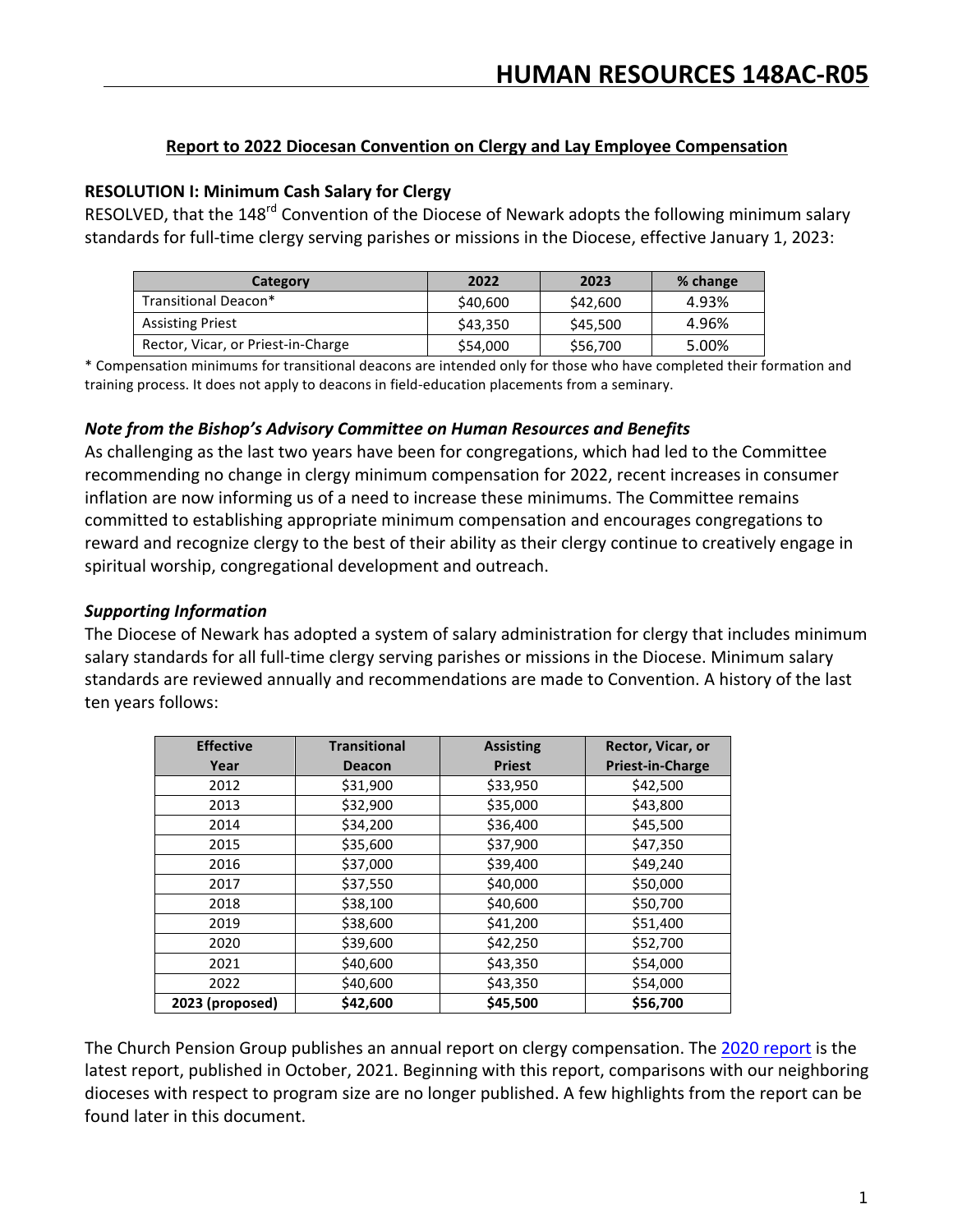The Diocese of Newark requires a mutual ministry review and recommends an annual performance review for clergy. Information concerning mutual ministry reviews and the performance review process can be found on the diocesan website and trained congregational consultants are available to facilitate the mutual ministry review process.

Merit increases should be awarded based on these reviews and other market factors such as scope of position, length of service, and compensation relative to the median compensation within this diocese and surrounding dioceses.

### **New Jersey Paid Sick Leave**

Effective October 28, 2018, all New Jersey employers must comply with the New Jersey Earned Sick Leave Law which allows employees to accrue one (1) hour of earned sick leave for every 30 hours worked, up to 40 hours each year. The law permits employers to create policies that provide additional leave time. More detailed information may be found at https://nj.gov/labor/wagehour/lawregs/wage\_and\_hour\_laws.html.

#### **Determining Part-Time Compensation**

It is expected that full-time clergy work approximately 50 hours in an average week. Compensation calculations for part-time clergy should be based on this average. For example, a half-time position would require 25 hours of work per week. Clergy, whether part-time or full-time, are acknowledged to be available for pastoral emergencies at all times.

Clergy working a minimum of 25 hours weekly are eligible for health and dental coverage consistent with full-time clergy.

# **Establishing a Housing Allowance**

A portion of each cleric's cash stipend may be designated by a Vestry or Executive Committee as a "housing allowance" in accordance with the Internal Revenue Code. The designation must be voted upon prior to payment and explicitly noted in the minutes of the meeting. The cleric is solely responsible for tracking qualified housing expenditures and declaring any excess "housing allowance" as income. The maximum amount of "housing allowance" (excludable from taxable income) is the **lowest** of the following three amounts:

- the fair market rental value of the house (fully furnished)
- the actual amount spent to provide housing (including furnishings and utilities)
- the amount designated in the vestry designation

# **Calculation of Social Security Offset for Clergy**

Clergy are considered employees for income tax purposes (compensation reported on W-2) but are taxed as self-employed persons for Social Security purposes. This is called SECA, which is named for the Self-Employment Contributions Act. The Diocese of Newark mandates that clergy compensation be enhanced by an amount equal to 50% of the cleric's estimated self-employment tax to compensate for this additional tax. It should be noted that this compensation enhancement is also considered taxable income. The Clergy Compensation Calculator on the diocesan website can be used to calculate the offset amount as well as the other elements of clergy compensation.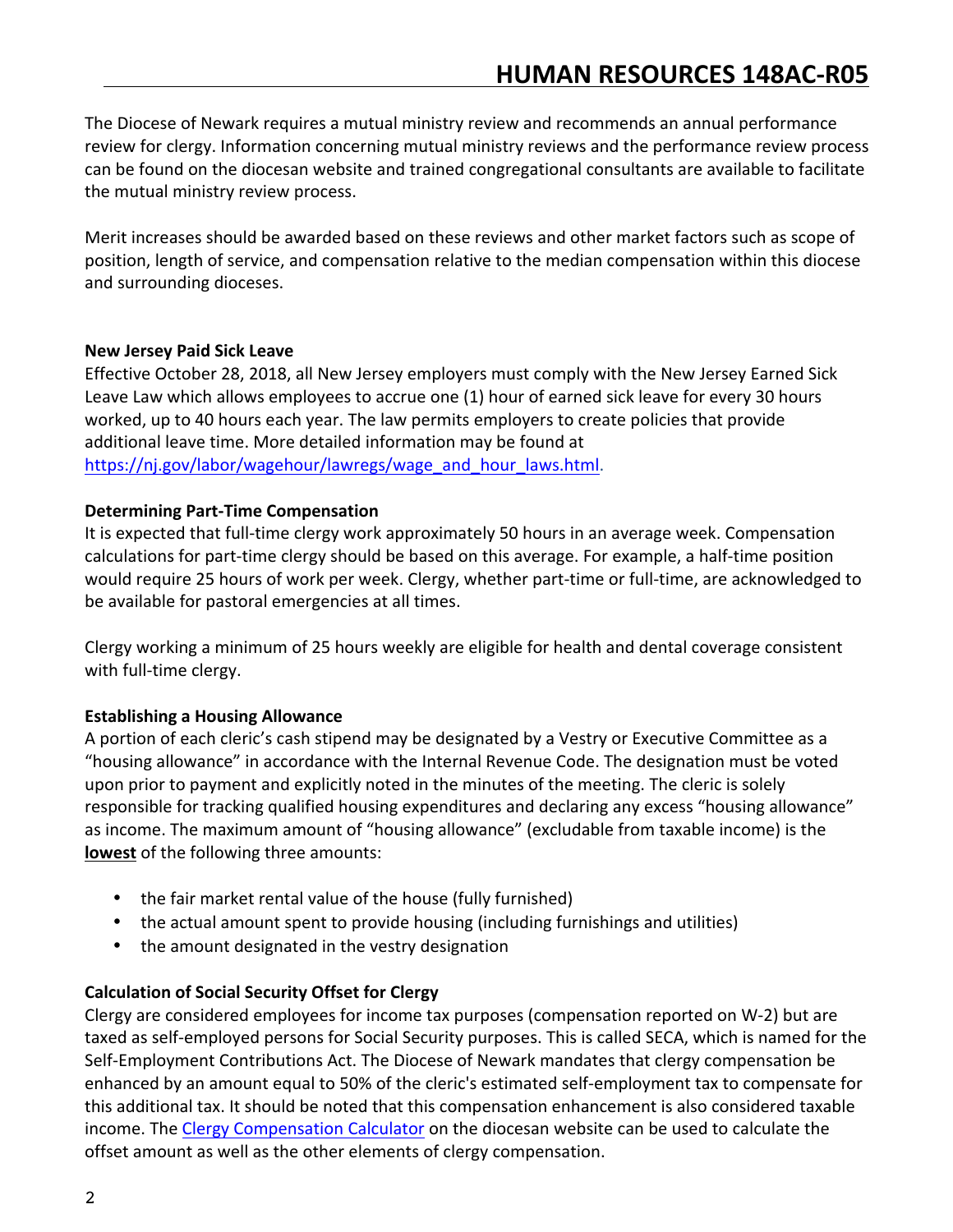# **Total Assessable Compensation**

Effective January 1, 2018, the Church Pension Fund redefined Total Assessable Compensation (TAC) which is the basis for the 18% pension assessment. This redefinition was done to address inconsistencies in how employer-provided housing had been incorporated into the calculation of Total Assessable Compensation. Total Assessable Compensation (TAC)\* is now defined as the annual sum of the following:

- 1. Base salary (excluding housing) and scheduled taxable cash payments;
- 2. Cash housing allowance and/or utilities;
- 3. Employer contributions to a qualified or non-qualified plan;
- 4. One-time payments; and
- 5. Value of employer-provided housing, which equals 30% of the sum of #1 through #4 above (or, if higher, 30% of the Hypothetical Minimum Compensation (HMC), which is expected to be \$1,500 per month (\$18,000 per year) beginning on the effective date of the revised plan).

\* Any form of severance (including pay continuation following a termination of employment) should be excluded in all cases.

In addition:

- Clergy whose only compensation is employer-provided housing will now be able to participate in the Clergy Pension Plan if they otherwise meet the eligibility requirements. Their TAC will be 30% of the HMC. Employers must pay assessments on this amount.
- Certain key changes to note are as follows:
	- 1. Cash housing allowance will be assessable in all situations.
	- 2. Severance payments will not be included in TAC.
	- 3. Employer-paid tuition for dependents that is not taxable income will no longer be assessable.
	- 4. The assessable value of housing will be the same whether clergy receive only employerprovided housing or both room and board.
	- 5. If clergy have multiple employers, assessments for employer-provided housing will no longer be allocated between employers but only to the employer providing housing

More information on the Clergy Pension Plan, including A Guide to Clergy Benefits, can be found on the Church Pension Group website.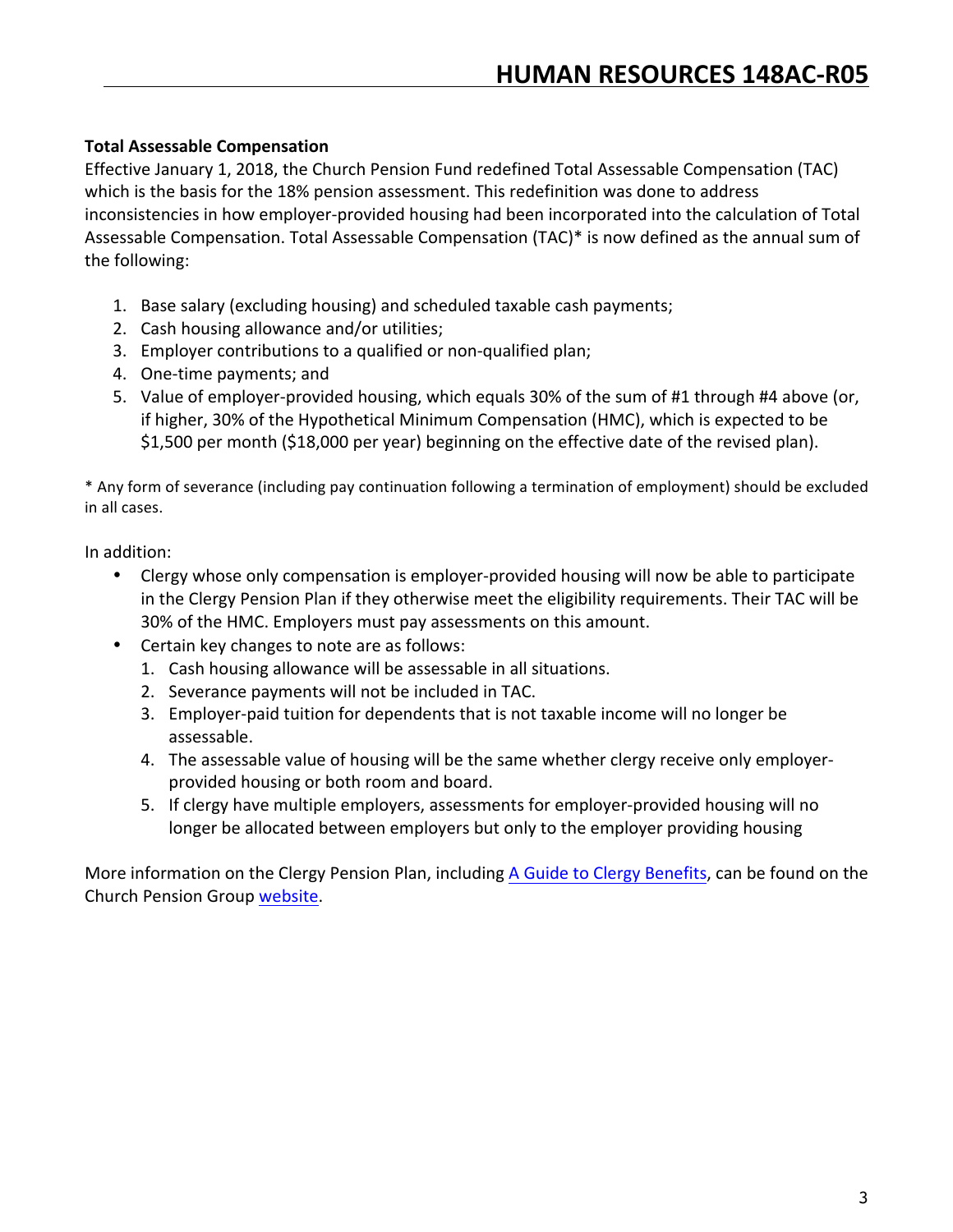# **Pension Assessment for Church Pension Fund**

A spreadsheet calculator is also available on the Diocese of Newark website.

# A. Base Salary & Scheduled Taxable Compensation a. Base Salary (previously known as cash stipend) a. b. Social Security tax reimbursements b. c. Employer-paid tuition for dependents (if taxable) C. d. Other scheduled taxable income d. Total  $(a + b + c + d)$ А. B. Cash housing allowance and/or utilities a. Cash housing allowance a. **b.** Utilities b. **B.** Total  $(a + b)$ C. Employer contributions to qualified or non-qualified plan a. 403(b) and 401(k) contributions b. Non-qualified deferred compensation (may have been previously known as housing equity allowance) Total  $(a + b)$ D. One-time payments (e.g., bonus and overtime) D. Note: one-time payments are included in TAC when reported E. Total to calculate EPH  $(A + B + C + D)$ F. Value of EPH (even if no compensation is paid) a. 30% of E b. \$5,400 (which is 30% of the Hypothetical Minimum Compensation of \$18,000 for 2018) b. Note: calculation remains at 30% even if meals are provided (Greater of a. or b.)

# $G. TAC = E + F$

# H. Annual Assessment =  $G \times 18\%$

<sup>2</sup> Any form of severance commencing on or after January 1, 2018 (including pay continuation following a termination of employment) should be excluded in all cases. Housing assessments will no longer be allocated between employers. Only the employer providing the housing will be assessed.

Source: Total Assessable Compensation (TAC) Worksheet for clerics who receive Employer Provided Housing (EPH)



| a. |  |
|----|--|
| b. |  |
| C. |  |
|    |  |

| - |  |  |  |
|---|--|--|--|
|   |  |  |  |

| F.      |  |
|---------|--|
| I<br>Ġ. |  |
|         |  |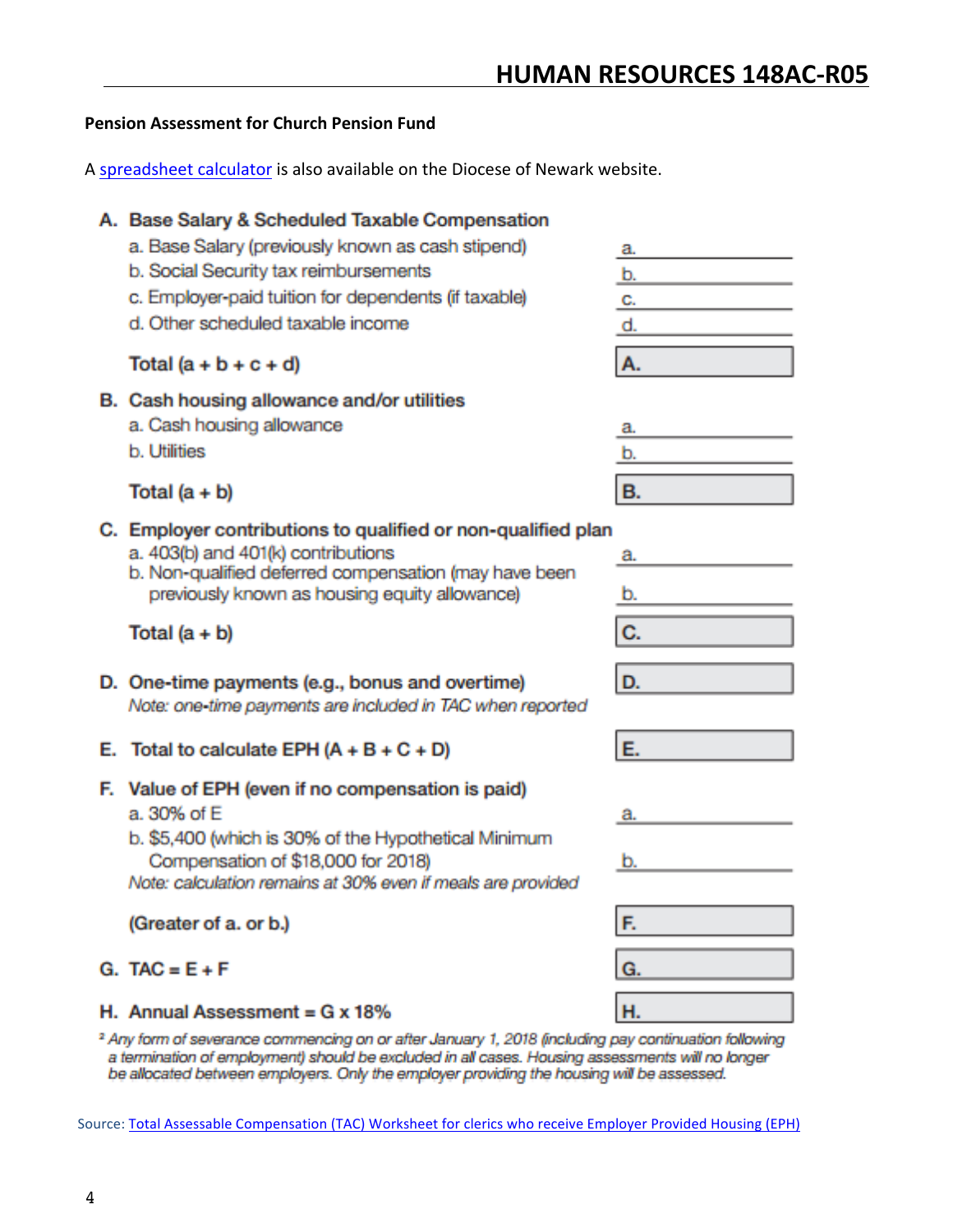The following are excerpted from the Church Pension Group's 2020 Church Compensation Report.

# **Median Total Assessable Compensation by Diocese – All Clergy**

| <b>Diocese</b> | <b>Median</b> |
|----------------|---------------|
| <b>Newark</b>  | \$81,507      |
| New Jersey     | \$79,585      |
| New York       | \$88,375      |
| Long Island    | \$92,645      |

#### **Median Total Assessable Compensation by Credited Service - All Clergy**

| <b>Service</b>    | <b>Median</b> |
|-------------------|---------------|
| Less than 5 years | \$59,280      |
| 5 to 9 years      | \$72,970      |
| 10 to 19 years    | \$84,526      |
| 20 years plus     | \$99,881      |

#### **Median Total Assessable Compensation by Position**

| <b>Position</b>           | <b>Median</b> |
|---------------------------|---------------|
| Senior Rector             | \$116,537     |
| Solo Rector               | \$75,678      |
| Assistant                 | \$66,379      |
| <b>Specialty Minister</b> | \$80,602      |
| Priest (all positions)    | \$79,416      |
| Deacon                    | \$23,183      |

#### **Median Total Assessable Compensation by Church Size - All Clergy**

| <b>Church Size</b>     | <b>Median</b> |
|------------------------|---------------|
| Family (0-75)          | \$60,600      |
| Pastoral (76-140)      | \$83,500      |
| Transitional (141-225) | \$92,415      |
| Program (226-400)      | \$95,234      |
| Resource (401+)        | \$99,038      |

Source: The 2020 Church Compensation Report, The Church Pension Group, October 2021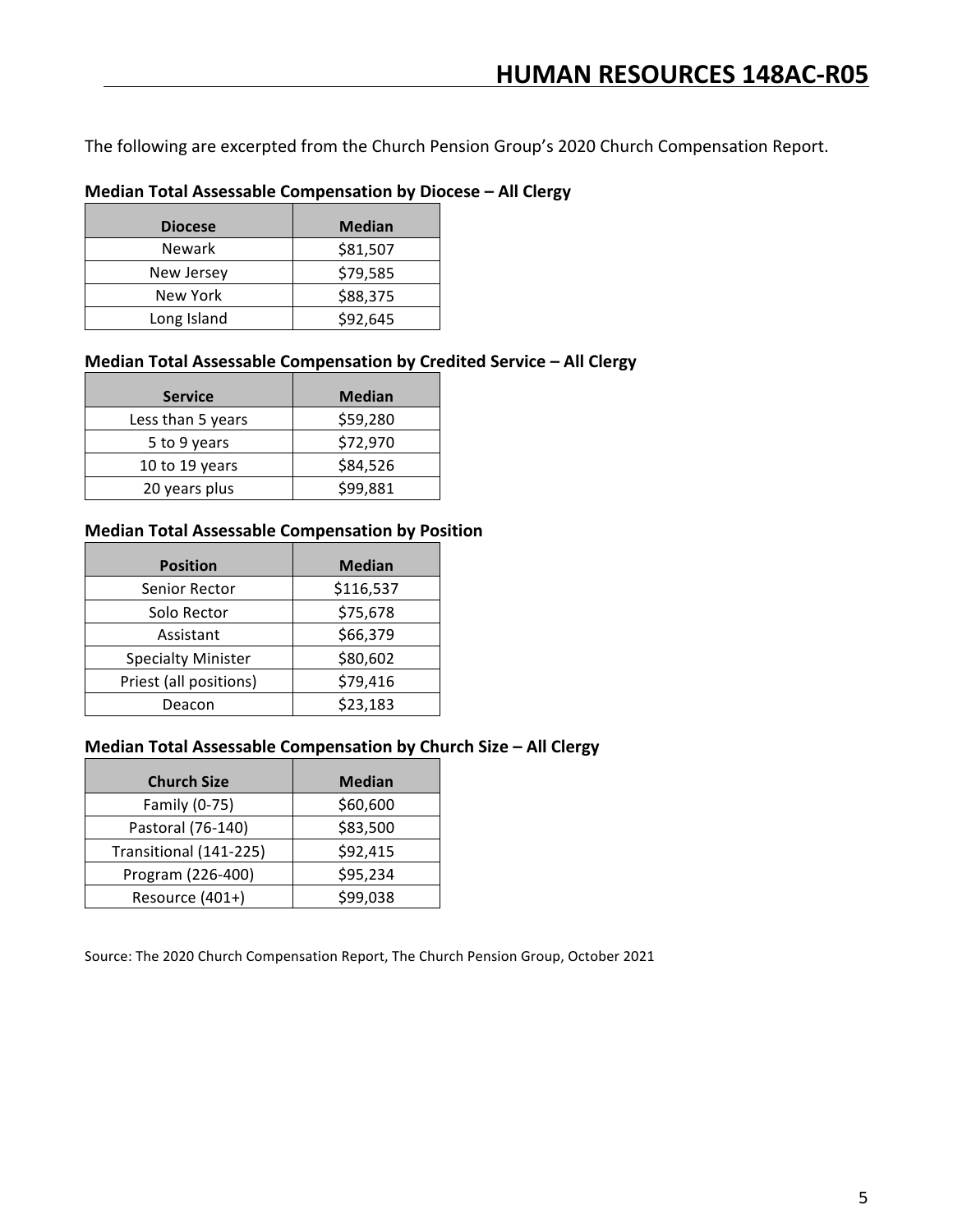# **Summary of Clergy Compensation Policies (2022)**

| <b>Category</b>        | <b>Details</b>                                                                                                                                |
|------------------------|-----------------------------------------------------------------------------------------------------------------------------------------------|
| Minimum Cash           | Mandated by Diocesan Convention Resolution and Canon 9 as amended at 2014 Diocesan                                                            |
| Salary                 | Convention (2022 minimums)                                                                                                                    |
|                        | Rector, Vicar, or Priest-in-charge: \$54,000<br>$\bullet$                                                                                     |
|                        | Assisting Priest: \$43,350<br>$\bullet$                                                                                                       |
|                        | Transitional Deacon: \$40,600<br>$\bullet$                                                                                                    |
|                        |                                                                                                                                               |
|                        |                                                                                                                                               |
| <b>Supply Clergy</b>   | <b>Mandated by Diocesan Convention Resolution</b>                                                                                             |
| Stipend                | Sundays - \$225 plus \$100 for each additional service<br>$\bullet$                                                                           |
|                        | Weekdays - \$100 per service<br>$\bullet$                                                                                                     |
|                        | IRS-approved mileage to/from the worship site                                                                                                 |
|                        | Remuneration can be eligible for the clergy housing allowance exclusion if the vestry or<br>٠                                                 |
|                        | executive committee so authorizes prior to the performance of services.                                                                       |
| Housing &              | <b>Mandated by Diocesan Convention Resolution (1960 and 1970)</b>                                                                             |
| <b>Utilities</b>       | The 1960 and 1970 resolutions established requirements for suitable housing, local<br>$\bullet$                                               |
|                        | telephone service, and utilities including heat, electricity, water, and gas.                                                                 |
|                        | Under current practice, housing and utilities are supplied or a cash allowance is provided<br>$\bullet$<br>based on actual expenses incurred. |
|                        | For clergy who own or rent their own home, the congregation provides a cash housing<br>$\bullet$                                              |
|                        | allowance, the amount of which should be sufficient to provide adequate housing for the                                                       |
|                        | clergy family within the geographic area of the church.                                                                                       |
|                        | See "Establishing a Housing Allowance" further below as well as the Understanding Clergy<br>$\bullet$                                         |
|                        | Compensation document on the diocesan website.                                                                                                |
|                        |                                                                                                                                               |
| <b>Social Security</b> | <b>Mandated by Diocesan Convention Resolution</b>                                                                                             |
| Offset                 | 50% of estimated Self-Employment (SECA) tax.<br>$\bullet$                                                                                     |
|                        | Refer to example for calculation.<br>٠                                                                                                        |
| <b>Housing Equity</b>  | <b>Mandated by Diocesan Convention Resolution</b>                                                                                             |
| Allowance              | 2% mandated, with up to 10% recommended, of Total Compensation as tax-deferred set<br>$\bullet$                                               |
|                        | aside if cleric lives in church-owned housing. To be deposited into a tax deferred account.                                                   |
|                        | Housing Equity Allowance is incorporated into the Pension assessment but is not subject<br>$\bullet$                                          |
|                        | to Social Security tax.                                                                                                                       |
|                        |                                                                                                                                               |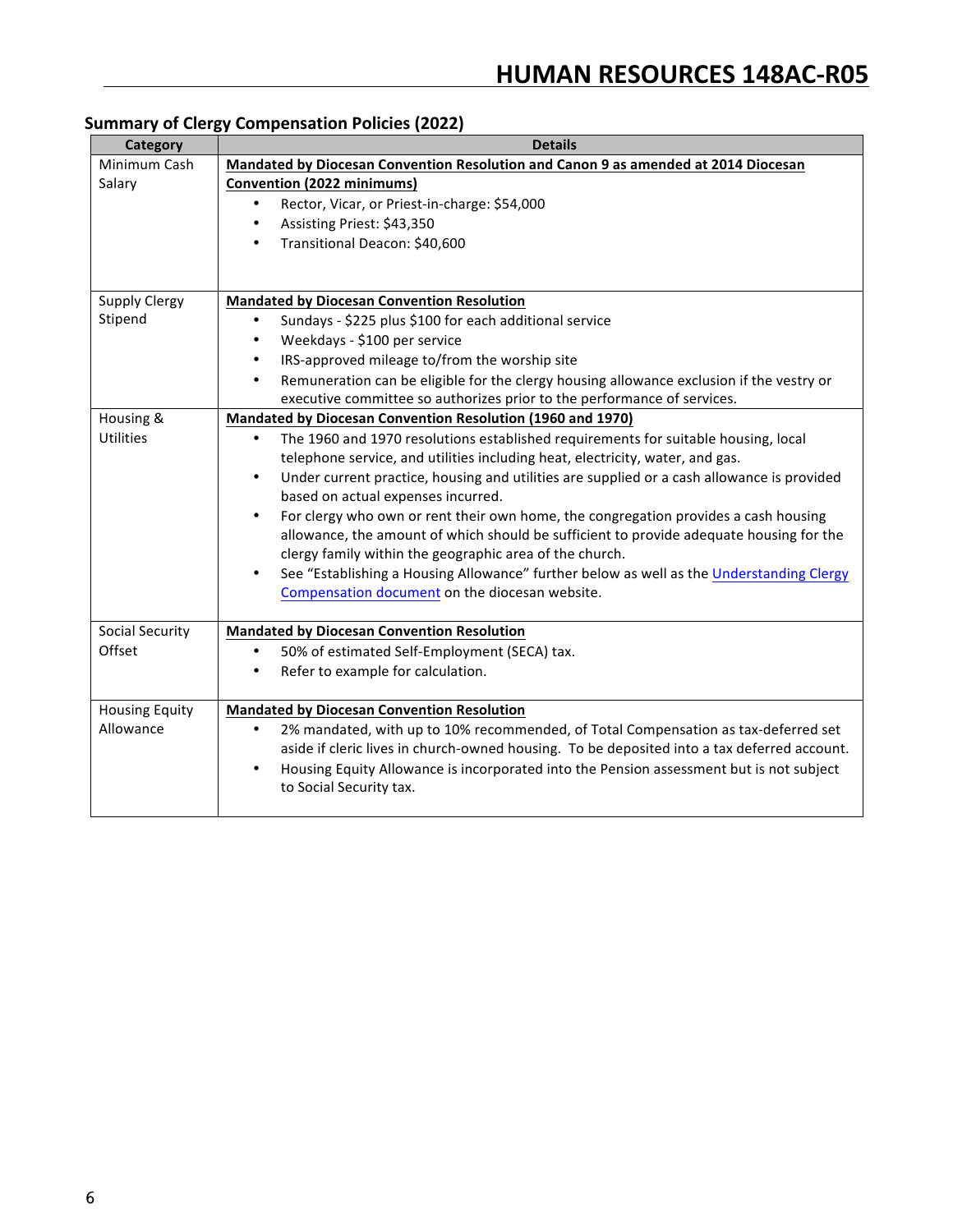| Pension/              | <b>Mandated by National Canon/Church Pension Fund</b>                                              |
|-----------------------|----------------------------------------------------------------------------------------------------|
| Life Insurance/       | Pension                                                                                            |
| Disability            | $\bullet$<br>Assessment of 18% of Total Assessable Compensation.                                   |
| Insurance             | Paid monthly to Church Pension Fund.<br>$\bullet$                                                  |
|                       | Participation in the plan is mandatory if a cleric is (1) compensated, (2) regularly<br>$\bullet$  |
|                       | employed, and (3) working five or more consecutive months for the same Episcopal                   |
|                       | employer.                                                                                          |
|                       | Clergy will be considered to be "regularly employed" if they meet at least one of the<br>$\bullet$ |
|                       | following criteria: (1) a letter of agreement or contract of employment; (2) being duly            |
|                       | called by a bishop, vestry, or rector; (3) a formal title indicating a substantial ongoing         |
|                       | relationship; (4) issuance of Form W-2; or (5) scheduled to work 20+ hours per week.               |
|                       | Participation in the plan will be optional if a cleric who is working for less than five months    |
|                       | has a letter of agreement directing that assessments be paid for his or her services.              |
|                       | Life Insurance                                                                                     |
|                       | The amount is two (2) times Total Compensation, with a maximum of \$150,000.                       |
|                       | <b>Disability Insurance</b>                                                                        |
|                       | $\bullet$<br>Short Term Disability Insurance is provided by the Church Pension Fund.               |
|                       | Maternity Leave benefits are provided by the Church Pension Fund. Details are available at         |
|                       | http://download.cpg.org/pensions/publications/clergy/pdf/benefits_clergypensions.pdf               |
| <b>Health and</b>     | <b>Mandated by Diocesan Canon</b>                                                                  |
| Dental Insurance      | Clergy choice from plans offered under the Denominational Health Plan (DHP) and in<br>$\bullet$    |
|                       | accordance with the congregational policy.                                                         |
|                       | Rates vary by plan choice and coverage level.<br>$\bullet$                                         |
| <b>Parental Leave</b> | <b>Mandated by Diocesan Convention Resolution</b>                                                  |
|                       | Paid leave available to new parent.<br>$\bullet$                                                   |
|                       | Eight (8) weeks with pay if parent is primary care-giver.<br>$\bullet$                             |
|                       | Two (2) weeks with pay for non-primary care-giver; additional leave negotiable.<br>$\bullet$       |
|                       |                                                                                                    |
| <b>Business</b>       | <b>Mandated by Diocesan Convention Resolution</b>                                                  |
| Expenses              | \$4,000 minimum for reimbursement of allowable business expenses, including business<br>$\bullet$  |
|                       | use of personal car, administered through an accountable plan.                                     |
| Continuing            | <b>Mandated by Diocesan Convention Resolution</b>                                                  |
| Education             | Minimum \$1000 annually.                                                                           |
|                       |                                                                                                    |
| Vacation              | Recommendation                                                                                     |
|                       | Negotiable. Amount should be agreed upon in advance.                                               |
|                       | Most clergy have four (4) or more weeks of vacation.                                               |
|                       |                                                                                                    |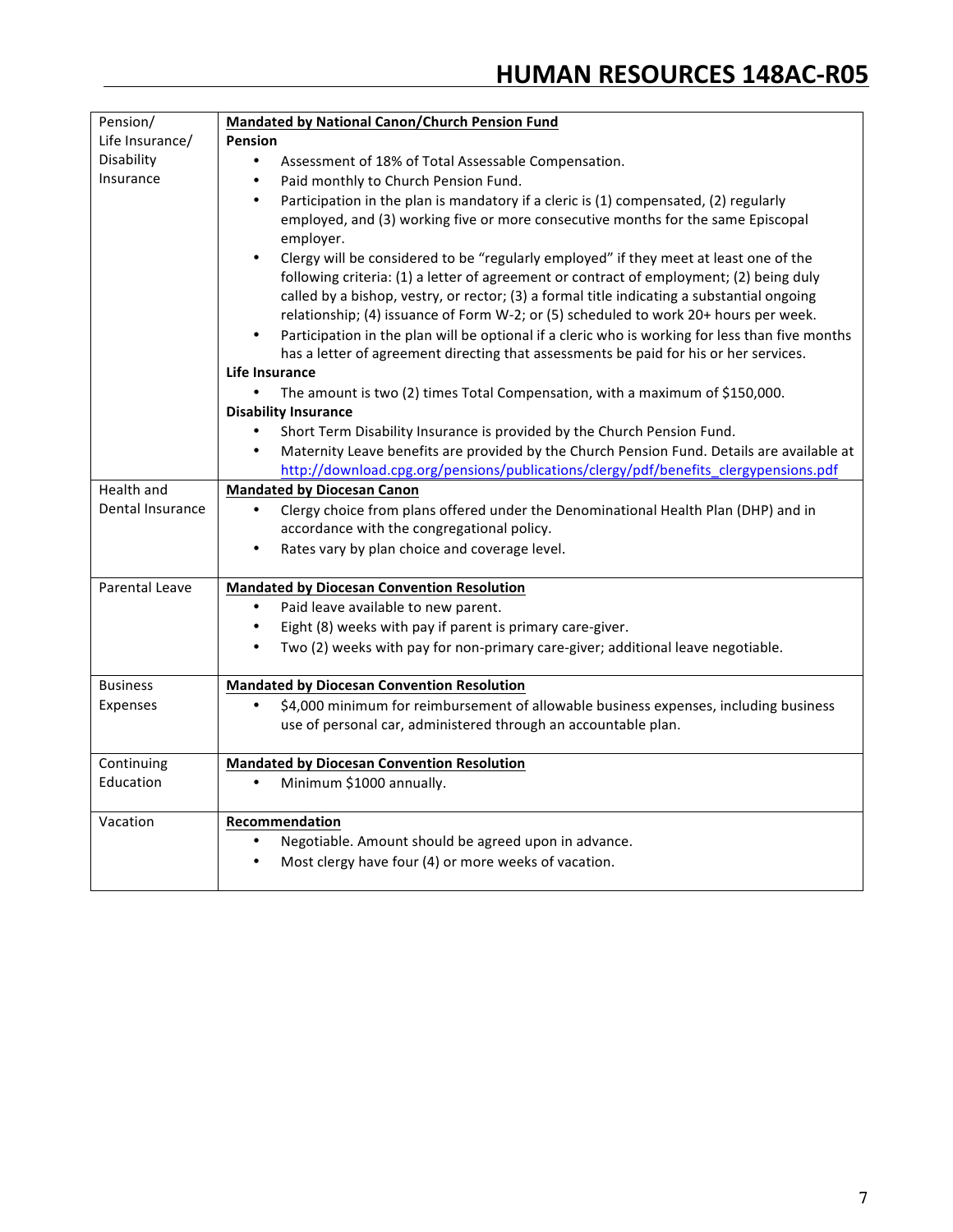| Sabbatical               | <b>Recommended by Diocesan Convention Resolution</b>                                                                                                                                                                                                                            |
|--------------------------|---------------------------------------------------------------------------------------------------------------------------------------------------------------------------------------------------------------------------------------------------------------------------------|
|                          | Full time clergy who have completed five years of service to a congregation are eligible to<br>apply for sabbatical leave.                                                                                                                                                      |
|                          | It is recommended that the sabbatical leave be at least three months in length and that<br>sabbatical leave be taken every five to seven years.                                                                                                                                 |
|                          | Sabbaticals are intended for spiritual renewal, study, and strengthening of skills for<br>$\bullet$<br>ministry, not severance. Unused sabbatical time is forfeited upon retirement or<br>termination.                                                                          |
|                          | It is strongly recommended that funding for sabbatical leaves be established no later than<br>the beginning of the third year of the cleric's tenure with the congregation.                                                                                                     |
|                          | Clergy granted sabbatical leave are expected to complete at least one year of service to<br>the congregation upon return from sabbatical leave. Failure to comply will require the<br>cleric to reimburse the congregation for any costs incurred in support of the sabbatical. |
|                          | More information is available at http://dioceseofnewark.org/bishop-office/clergy-<br>sabbatical-policy                                                                                                                                                                          |
| <b>Survivor Benefits</b> | <b>Recommended by Diocesan Convention Resolution</b>                                                                                                                                                                                                                            |
|                          | Minimum of three (3) months continued compensation including health and housing<br>$\bullet$<br>benefits for spouse/partner and dependent family of a cleric who dies in active service.                                                                                        |